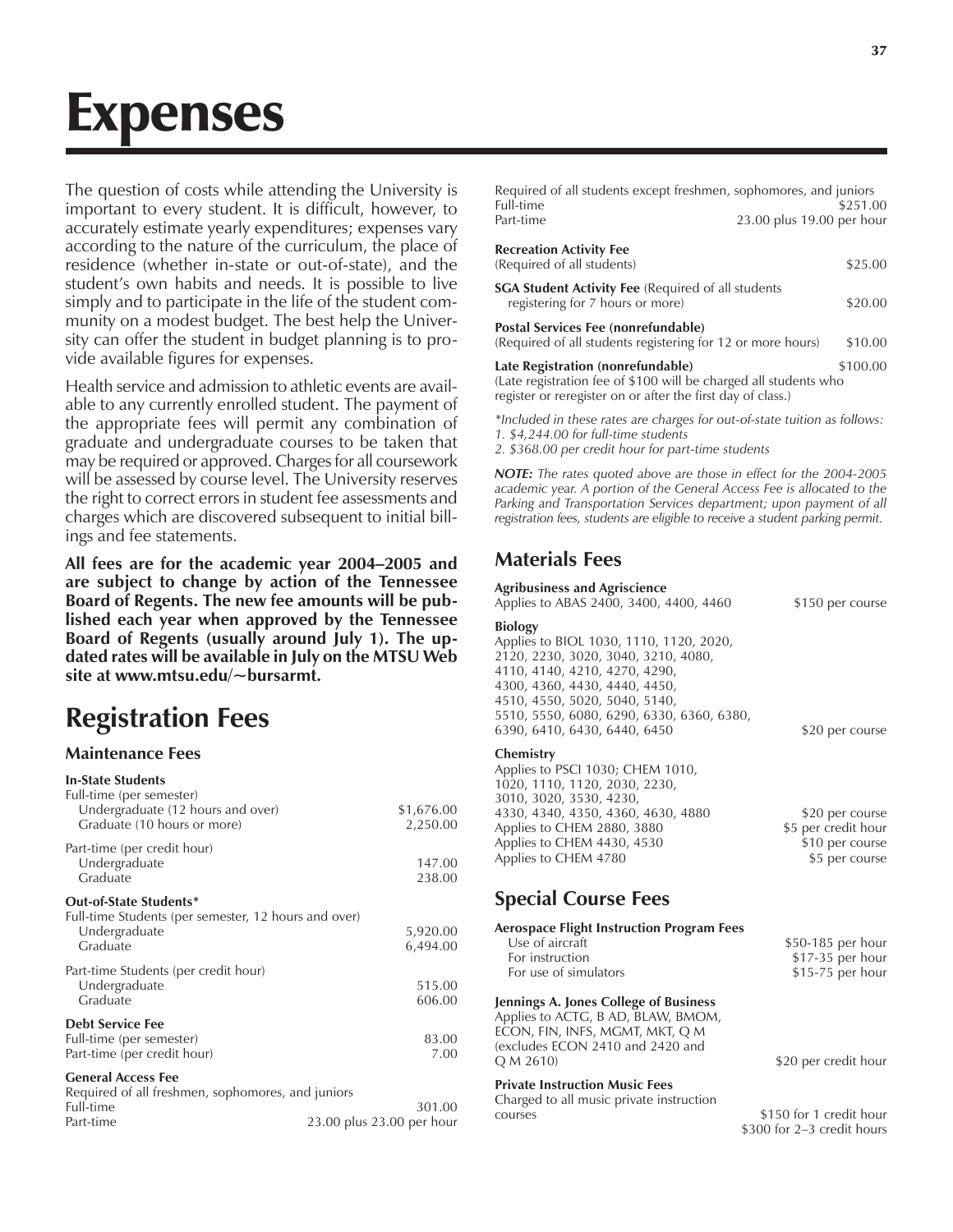| <b>Concrete Management Certification Fees</b>             |                  |
|-----------------------------------------------------------|------------------|
| Applies to CIM 3000, 3050                                 | \$115 per course |
| <b>Nursing Testing Fees</b>                               |                  |
| Applies to NURS 3000, 3030, 3170, 3270, 3350, 3530, 3550, |                  |
| 3570, 4130, 4150, 4210, 4230, 4250, 4330,                 |                  |
| 4350, 4530, 4550, 4570                                    | \$25 per course  |

#### **Fall 2004-Summer 2005 Regents Online Degree Program Fees**

Regents Online Degree Program (RODP) courses are charged per hour and viewed separately from MTSU courses so as not to mix with the full-time cap applicable to MTSU courses. RODP fees are computed in addition to any MTSU course fees and do not apply to the full-time maximum for MTSU registration fees.

| <b>In-State Resident - Maintenance Fees</b> |                   |
|---------------------------------------------|-------------------|
| Undergraduate                               | \$147.00 per hour |
| Graduate                                    | 238.00 per hour   |
| <b>Out-of-State Resident</b>                |                   |
| Undergraduate                               | 515.00 per hour   |
| Graduate                                    | 606.00 per hour   |
| <b>Online Course Fee</b>                    |                   |
| Undergraduate                               | 59.00 per hour    |
| Graduate                                    | 59.00 per hour    |

## **Summer 2005 Registration Fees**

*NOTE: Fees are charged per hour for all classes. NO maximum applies for summer.*

| \$147.00 per hour                                                    |
|----------------------------------------------------------------------|
|                                                                      |
|                                                                      |
| 238.00 per hour                                                      |
|                                                                      |
| 515.00 per hour                                                      |
| 606.00 per hour                                                      |
| 7.00 per hour                                                        |
|                                                                      |
| $23.00$ per hour                                                     |
|                                                                      |
| 19.00 per hour                                                       |
| 25.00                                                                |
|                                                                      |
| 20.00                                                                |
|                                                                      |
| (Required of all students registering for 12 or more hours)<br>10.00 |
| 100.00                                                               |
|                                                                      |

## **Campus Housing Expenses**

| <b>Reservations</b>                            |          |
|------------------------------------------------|----------|
| Fall and Spring Semesters, required prepayment | \$200.00 |
| Spring Semester only, required prepayment      | \$100.00 |
| Summer Session, required prepayment            | \$125.00 |

#### 2004-2005 Room/Apartment Rates

| <b>Single Students/Residence Halls (shared bedroom)</b> |            |
|---------------------------------------------------------|------------|
| Cost per semester                                       | \$1,288.00 |
| Summer Session I                                        | 277.00     |
| Summer Session II                                       | 379.00     |
| Summer Session III                                      | 758.00     |
| Session IV                                              | 379.00     |
| All Summer School                                       | 985.00     |

| (private bedroom)                    |          |
|--------------------------------------|----------|
| Residence halls, Fall or Spring term | 2,254.00 |
| Summer I                             | 399.00   |
| Summer II                            | 663.00   |
| Summer III                           | 1,326.00 |
| Summer IV                            | 663.00   |
| All Summer School                    | 1,725.00 |
| Limited availability                 |          |

#### **Single Students, Renovated Residence Halls**

| onigie otuaents, Kenovatea Kesiaente Fians |               |            |
|--------------------------------------------|---------------|------------|
|                                            | <b>Double</b> | Private    |
| Cost per semester                          | \$1,739.00    | \$3,043.00 |
| Session I*                                 | 306.00        | 536.00     |
| Session II*                                | 512.00        | 896.00     |
| Session III*                               | 1,024.00      | 1,792.00   |
| Session IV*                                | 512.00        | 896.00     |
| All Summer School*                         | 1,330.00      | 2,328.00   |
|                                            |               |            |
| Womack Lane Apartments - one bedroom       |               |            |
| (shared apartment, shared bedroom)         |               |            |
| Cost per semester                          |               | \$1,404.00 |
| Summer Session I*                          |               | 249.00     |
| Summer II*                                 |               | 414.00     |
| Summer III*                                |               | 828.00     |
| Summer IV*                                 |               | 414.00     |
| All Summer School*                         |               | 1,077.00   |
|                                            |               |            |
| Womack Lane and Scarlett Commons           |               |            |
| (shared apartment, private bedroom)        |               |            |
| Womack Lane Apartments - two bedrooms      |               |            |
| Cost per semester                          |               | \$1,568.00 |
| Summer I*                                  |               | 275.00     |
| Summer II*                                 |               | 464.00     |
| Summer III*                                |               | 928.00     |
|                                            |               |            |
| Summer IV*                                 |               | 464.00     |
| All Summer School*                         |               | 1,203.00   |
| <b>Scarlett Commons</b>                    |               |            |
| Cost per semester                          |               | \$2,405.00 |
| Summer I*                                  |               | 81.00      |
| Summer II*                                 |               | 133.00     |
| Summer III*                                |               |            |
|                                            |               | 266.00     |
| Summer IV*                                 |               | 133.00     |
| All Summer School*                         |               | 347.00     |
| <b>Womack Lane Apartments - Families</b>   |               |            |
| (one bedroom, unfurnished)                 |               |            |
| Cost per semester                          |               | \$2,432.00 |
| Summer I*                                  |               | 424.00     |
| Summer II*                                 |               | 719.00     |
| Summer III*                                |               | 1,438.00   |
| Summer IV*                                 |               | 719.00     |
| All Summer School*                         |               | 1,862.00   |
| (one bedroom, semi-furnished)              |               |            |
| Cost per semester                          |               | \$2,807.00 |
| Summer I*                                  |               | 494.00     |
|                                            |               |            |
| Summer II*                                 |               | 831.00     |
| Summer III*                                |               | 1,662.00   |
| Summer IV*                                 |               | 831.00     |
| All Summer School*                         |               | 2,156.00   |
| (two bedroom, unfurnished)                 |               |            |
| Cost per semester                          |               | \$2,772.00 |
| Summer I*                                  |               | 492.00     |
| Summer II*                                 |               | 815.00     |
| Summer III*                                |               | 1,630.00   |
| Summer IV*                                 |               | 815.00     |
| All Summer School*                         |               | 2,122.00   |
| (two bedroom, semi-furnished)              |               |            |
| Cost per semester                          |               | \$3,135.00 |
| Summer I*                                  |               | 551.00     |
| Summer II*                                 |               | 927.00     |
|                                            |               |            |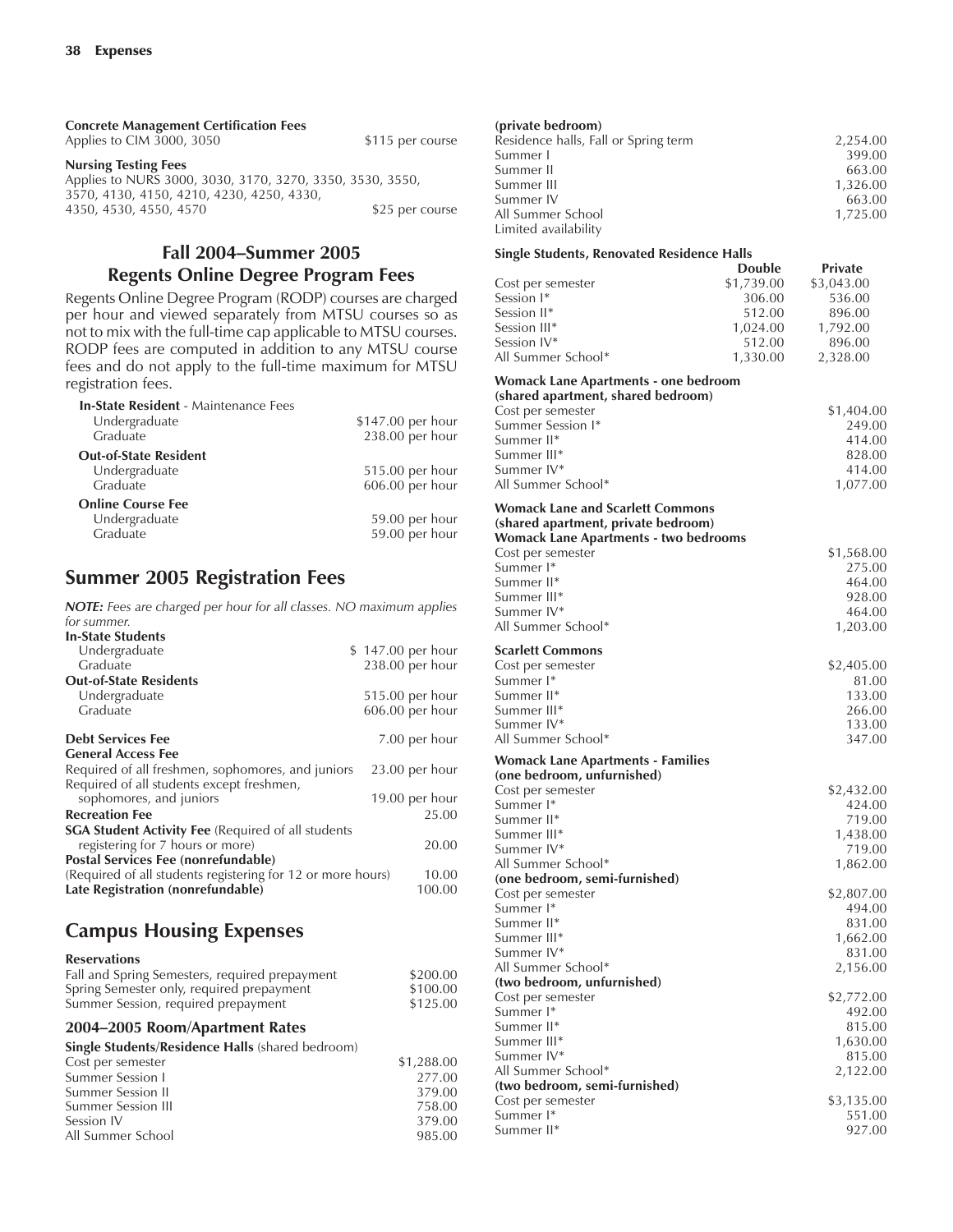| Summer III*        | 1.854.00 |
|--------------------|----------|
| Summer IV*         | 927.00   |
| All Summer School* | 2.405.00 |

*NOTE: Room rents are subject to change by action of the Tennessee Board of Regents. Each student will pay the amount in effect at the time of registration. Apartment summer sessions noted with an asterisk are available only to those residents who have signed a license agreement and made prepayments for the subsequent academic year beginning in August.*

*\*Residence hall summer sessions are restricted to specific locations.*

## **Other Applicable Charges**

| Admission application fee                                  |                   |
|------------------------------------------------------------|-------------------|
| Undergraduate                                              | \$25.00           |
| Graduate                                                   | 25.00             |
| International                                              | 30.00             |
| Automobile registration—academic year:                     |                   |
| Faculty/administration/staff                               | 65.00             |
| Employees with disabilities                                | 10.00             |
| <b>Executive Parking Permits</b>                           | 120.00            |
| Student permits**                                          | n/c               |
| Automobile registration—summer only:                       |                   |
| Faculty/administration/staff                               | 33.00             |
| Student permits                                            | 23.00             |
| Employees with disabilities                                | 5.00              |
| Diploma insert (after the first)                           | 10.00             |
| Dissertation binding (1 original and 4 copies)             |                   |
| and microfilming (doctor's degree)                         | 91.00             |
| Thesis binding (master's degree) (1 original and 3 copies) | 37.00             |
| Extra copy thesis (or dissertation binding)                | 9.20              |
| Graduate entrance tests:                                   |                   |
| Miller Analogies                                           | 45.00             |
| Graduate Record Exam-subject                               | 130.00            |
| ID card replacement                                        | 10.00             |
| Music, individual instruction, 2 lessons each week         | 300.00            |
| 1 lesson each week                                         | 150.00            |
| Aerospace Flight Instruction Program Fees                  |                   |
| Use of aircraft                                            | \$50-185 per hour |
| For instruction                                            | \$17-35 per hour  |
| For use of simulators                                      | \$15-75 per hour  |
| Post Office box rent each semester (required of            |                   |
| all students registering for 12 hours or more)             | 10.00             |
| Nursery school, semester                                   |                   |
| Infants and toddlers, 2 days/week                          | 175.00            |
| Preschool (4 days per week)                                | 300.00            |
| Day Care Fees (per week)                                   |                   |
| Full-time (M-F)                                            | 76.00             |
| Part-time (MWF)                                            | 46.00             |
| Part-time (TTH)                                            | 31.00             |
|                                                            |                   |

*\*\*A portion of the general access fee is allocated to the Parking and Transportation and Services Department; upon payment of all registration fees, students are eligible to receive a student parking permit.*

No student will be allowed to preregister, register, or receive a grade report or transcript of credits until all accounts are settled. A student will not be officially enrolled until all fees are cleared through the Business Office.

#### **Late Registration**

Students who complete registration (including the payment of fees) during the late registration period will be charged a \$100 late fee.

#### **Matriculation Fee for Incompletes**

If a student receives an I for a course, he or she need not reregister or pay fees for the course every semester until the course is completed. Such students should work only with the course instructor to complete grade requirements.

#### **Returned Checks**

Acknowledged bank errors excepted, a \$20 service charge will be assessed for each returned check, whether given in payment of fees, for purchase of books, cashed by the University for the personal convenience of the student, or for any other reason. The University will decline to accept checks from any student who has checks returned by the bank more than once or if any check returned is not paid within ten (10) working days. A \$100 late registration fee may be assessed for any returned check given in payment of registration fees.

#### **Automobiles**

All privately owned or operated vehicles for use on the campus must be registered annually with Parking and Transportation Services and must display an official registration permit. (See above for charges.) For more information or clarification, please refer to **Traffic and Parking Regulations,** available in the Parking and Transportation Services Office.

## **Auditing Charges**

An auditor is one who enrolls and participates in a course without expectation of receiving academic credit. The same registration procedure is followed and the same fees charged as for courses taken for credit. An audited course is not applicable to any degree or certification program.

Regular class attendance is expected. Other course requirements, which may be obtained in writing from the instructor, will vary depending upon the nature of the course. Students interested in auditing a course should discuss course requirements prior to enrolling. Failure to meet course requirements may result in removal from the course at the request of the instructor. A successful audit will be recorded on the transcript with the designation NC.

A change from audit to credit or credit to audit must be processed by the last day to add a class.

Persons 60 years of age or older or disabled persons suffering from a permanent total disability which totally incapacitates such persons from working at an occupation which results in an income (T.C.A., Section 49-7-113) who are domiciled in Tennessee may audit courses at any state-supported college or university without paying tuition charges. Registration under this program is on a space-available basis; therefore, students cannot priority register. Class selection should be processed on the first day of classes for the term or session. Proof of age or disability must be provided.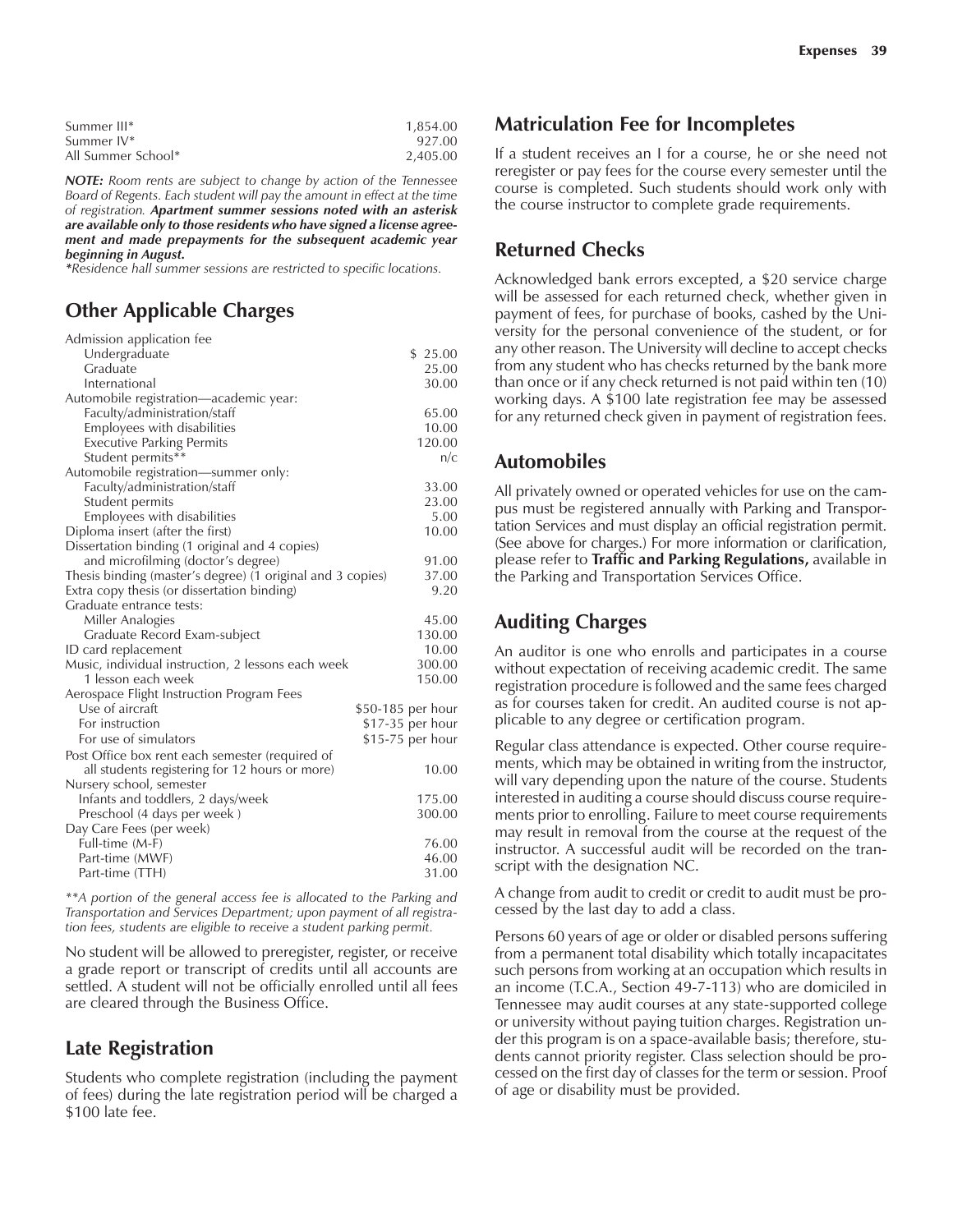## **65-Year-Old/Disabled Credit Student**

Persons 65 years of age or older or disabled persons suffering from a permanent total disability which totally incapacitates such persons from working at an occupation which results in an income (T.C.A., Section 49-7-113) who are domiciled in Tennessee may register for classes for credit by paying a serv-ice fee not to exceed \$75 per semester. Registration under this program is on a space-available basis; therefore students cannot priority register. Class selection should be processed on the first day of classes for the term or session. No late fee is charged. An application fee is required. In addition, the applicant must be eligible for admission and submit proof of age or disability.

## **Additional Charges**

The University reserves the right to increase the charges listed herein or to add new ones whenever such increases or additions are found to be necessary.

## **Board**

All freshman men and women living in the residence halls during Fall and Spring semesters will be required to participate in a freshman meal plan. All other students may secure meals in the University cafeterias or grill either through optional meal plans available from the food service or a mealto-meal cash basis.

## **Deferred Payment Plan**

Although all charges are due and payable in full at the beginning of each term, students in **good financial standing at MTSU** may defer payment of up to 50 percent of their registration, housing, and freshmen meal plan fees for the Fall and Spring semesters. To be eligible for the Deferred Payment Plan, each participant must make a minimum down payment of 50 percent of the registration fees, residence hall rent, and freshmen meal plan costs. **The balance due must be \$400 or more after all discounts, waivers, financial aid, and other credits are applied.**

A student who fails to make timely payments in a previous term may be denied the right to participate in the Deferred Payment Plan in future enrollment periods. Any student who makes payment with a check which is subsequently returned will be denied participation in the Deferred Payment Plan in all future terms.

The amount deferred will be payable in two monthly installments. For the Fall term, installment payments are due by **October 1** and **November 1**. Payments for the Spring term are due **March 1** and **April 1.** The University is not obligated to send reminder notices before the payment is due. Participants in this plan must apply all discounts, waivers, credits, and financial aid, including student loans, toward payment of registration fees before a deferment will be considered. Financial aid and other credits received after the initial payment will be applied to the remaining balance, and future amounts due will be recomputed. No refunds can be made until all fees are paid in full.

Students must select either the Deferred Payment Plan or the Housing Deferment Plan.

#### **Students will not be withdrawn for failure to pay the second or third payments. However, the balance must be paid in full before the student can preregister for future terms even if preregistration is prior to the due date.**

Each participant will be charged a **\$50 service fee** each term to defray administrative costs. This fee is payable along with the 50 percent down payment on or before the registration fee payment deadline. An additional **late payment charge of \$25** will be assessed for each installment not paid on or before the due date and each 30-day period past the second installment up to a maximum of \$100. Students who make payments with checks that are returned will be charged a \$20 return check service fee as well as any applicable late fees.

If a payment is not received in the Business Office by the scheduled payment due date, the University will withhold all services from the student, including grades, transcripts, and future registration until the fees have been paid in full including any assessed late fees.

All existing rules and policies pertaining to returned checks, refunds, withdrawals, dropped classes, and collection costs are applicable to the Deferred Payment Plan.

Payment of the minimum amount due on the Deferred Payment Plan finalizes registration. The class schedule will not be dropped. **It is not necessary to also confirm on WebMT.** The Deferred Payment Plan service fee, late fee, and minimum amount are effective for 2004-2005 and are subject to change in future terms.

Additional fees for classes added after fee payment are due before the late registration fee payment deadline. Any unpaid fees after this date will be processed as a deferred payment. The \$50 Deferred Payment Plan service fee and any applicable \$25 late payment fees will be charged.

Questions regarding the Deferred Payment Plan should be directed to the Bursar's Office at (615) 898-2761.

## **Deferred Payment for Recipients of Veterans Affairs or Other Governmentally Funded Educational Assistance Benefits**

Service members, veterans, and dependents of veterans who are eligible beneficiaries of U.S. Department of Veterans Affairs educational benefits or other governmentally funded educational assistance, subject to the conditions and guidelines set forth in Tennessee Code Annotated 49-7-104 as amended, may elect, upon formal application, to defer payment of required tuition and fees until the final day of the term for which the deferment has been requested. Application for the deferment must be made no later than 14 days after the beginning of the term, and the amount of the deferment shall not exceed the total monetary benefits to be received for the term. Students who have been granted deferments are expected to make timely payments on their outstanding tuition and fees balance once educational benefits are being delivered, and eligibility for such deferment shall terminate if the